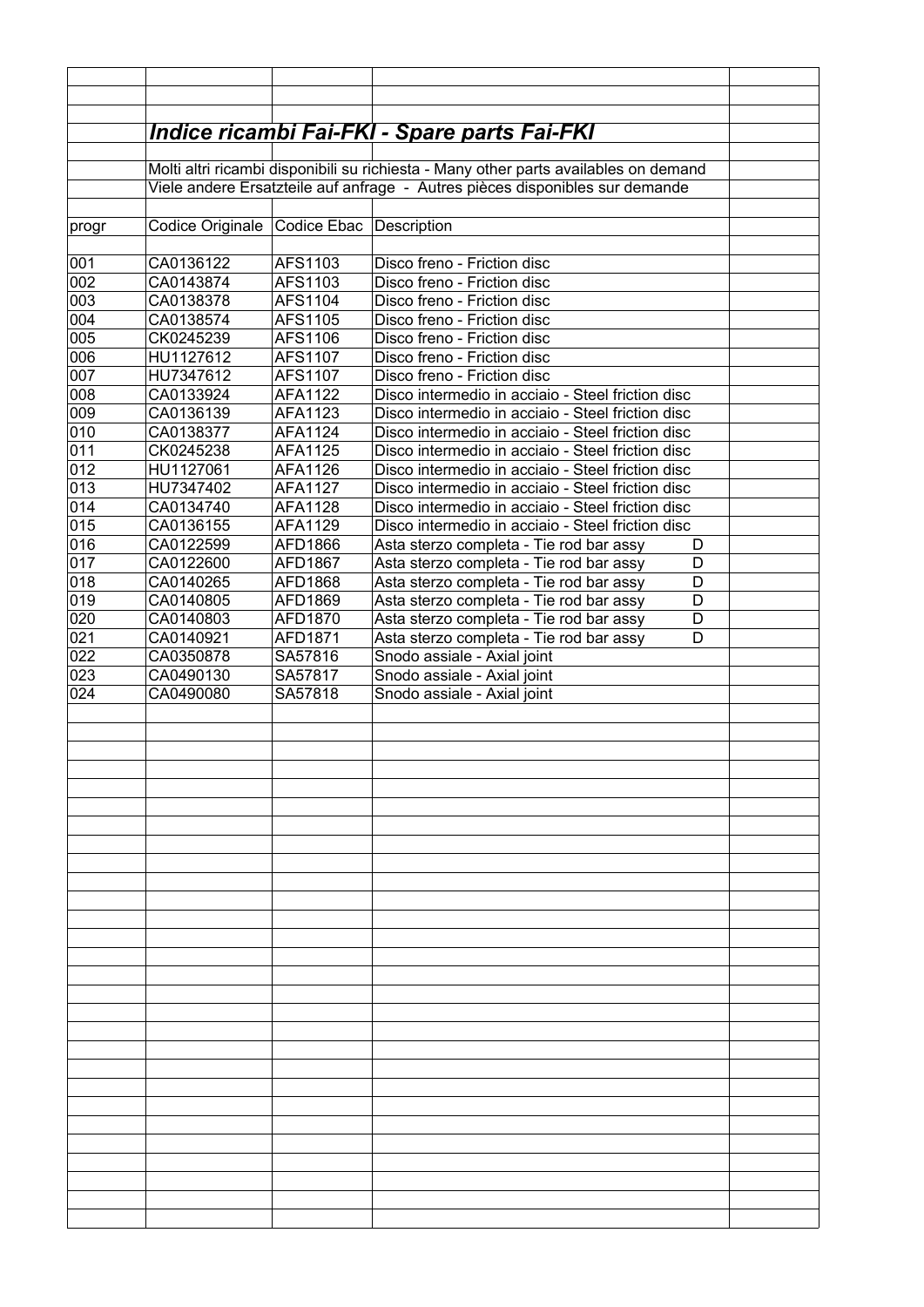



|                  | 1201.8<br>3237.8<br>1201.8<br><b>EDOLE</b><br>$-1$<br>ਜ ਕਰ | 1Bx1.5<br>18x1.5<br><b>ERAC FARTS</b><br>82<br>325<br>๛ |        |
|------------------|------------------------------------------------------------|---------------------------------------------------------|--------|
| Ebac code        |                                                            | Description                                             |        |
| <b>BSF54.128</b> |                                                            | Brake master cylinder                                   |        |
|                  |                                                            |                                                         |        |
|                  |                                                            |                                                         |        |
|                  |                                                            |                                                         | Pag 01 |

*Ricambi EBAC Via M. Buonarroti N° 11 - 42023 - Cadelbosco Sopra - Reggio Emilia - ITALY* www.ricambiebac.it - info@ricambiebac.it - P.I. 02481240352 - tel/fax +390522917720